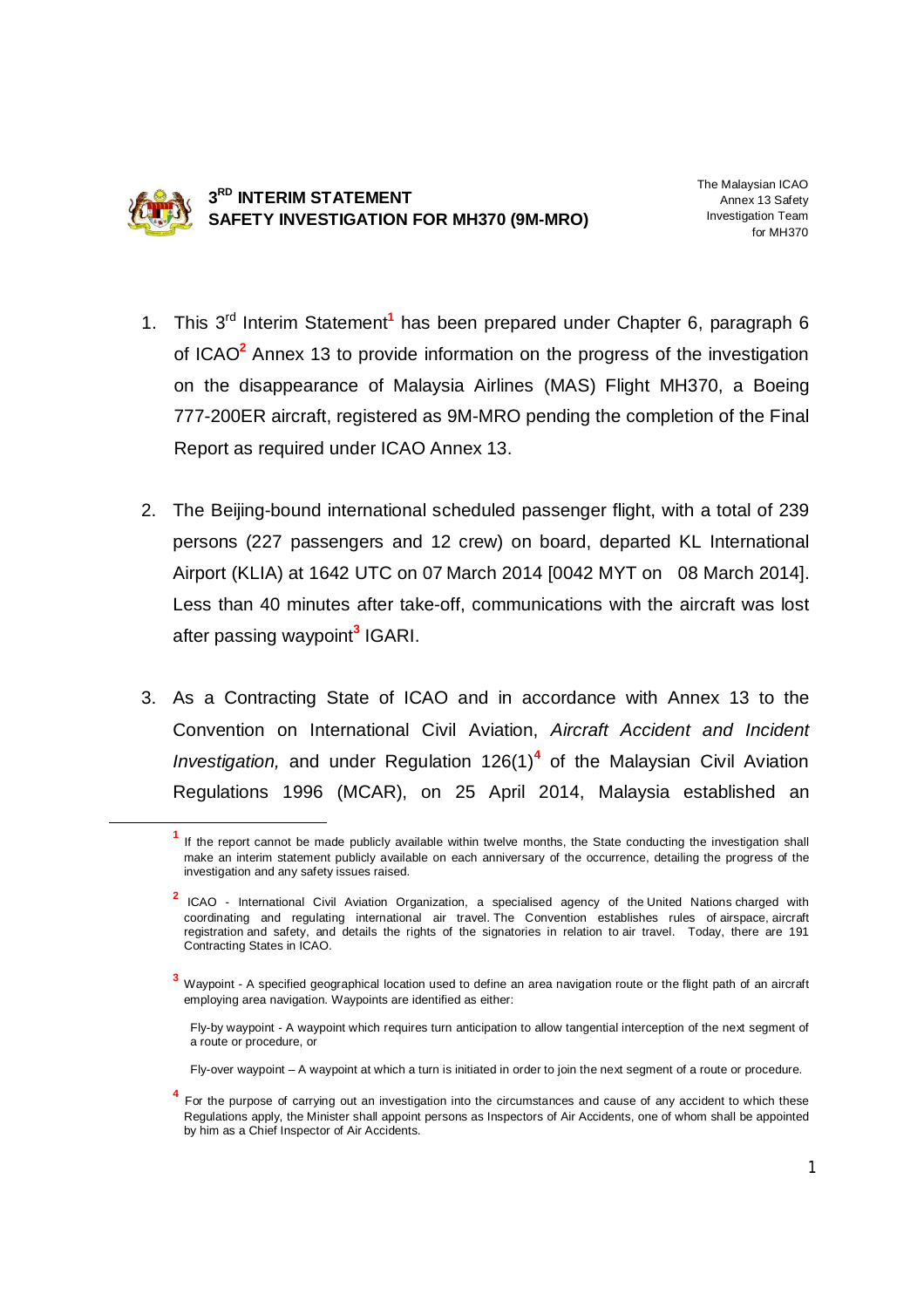independent international Air Accident Investigation Team, known as '*The Malaysian ICAO Annex 13 Safety Investigation Team for MH370*' (the "Team") to investigate the disappearance of flight MH370. The Team, headed by the Investigator-in-Charge, comprises 19 Malaysians and 7 Accredited Representatives of 7 safety investigation authorities**<sup>5</sup>** from 7 countries.

- 4. On 08 March 2015, the 1<sup>st</sup> Interim Statement and the Factual Information on the Safety Investigation for MH370 were released**<sup>6</sup>** to the public on the first anniversary of the disappearance of MH370.
- 5. On 08 March 2016, the  $2^{nd}$  Interim Statement was released to the public on the second anniversary of the disappearance of MH370.
- 6. To-date, the main wreckage of MH370 has still not been found despite the almost 3-years search in the South Indian Ocean which has been suspended on 17 January 2017. However, a right flaperon was recovered in the French island of Réunion on 29 July 2015 which was later determined to have been a part of the MH370 aircraft. Further tests on the flaperon were conducted by the French Judicial Authority, including floatation test and a study on the barnacles found on the debris.

**5** Air Accident and Incident Investigation Organisations:

- Australian Transport Safety Bureau (ATSB) of Australia,
- Civil Aviation Administration of the People's Republic of China (CAAC),
- Bureau d'Enquêtes et d'Analyses pour la sécurité d l'aviation civile (BEA) of France,
- National Transportation Safety Committee (NTSC) of Indonesia,
- Transport Safety Investigation Bureau (TSIB) of Singapore (formerly Air Accident Investigation Bureau [(AAIB)),
- Air Accidents Investigation Branch (AAIB) of United Kingdom, and
- National Transportation Safety Board (NTSB) of United States of America.
- <sup>6</sup> The 1<sup>st</sup> Interim Statement and the Factual Information and the 2<sup>nd</sup> Interim Statement remain available on the websites of the Ministry of Transport (MOT) Malaysia and the Ministry of Communications and Multimedia Malaysia:
	- *http://mh370.mot.gov.my*

-

*http://www.mh370.gov.my*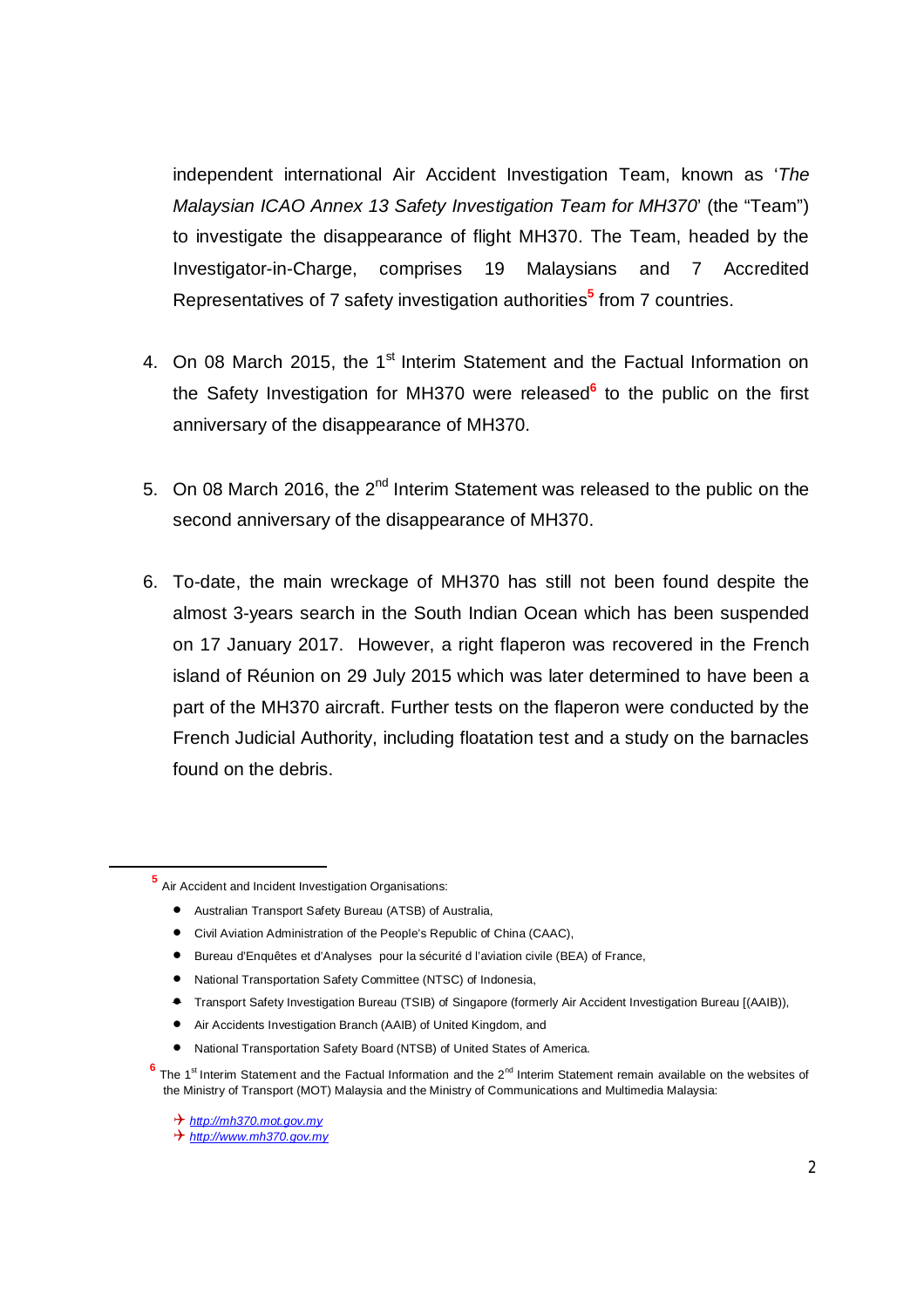7. Following the recovery of the flaperon more than 20 other floating components and debris possibly from MH370, have been found as far north as the eastern coast of Tanzania and far south as the eastern coast of South Africa. This is in addition to several islands and island nations off the east coast of the African continent. Of these, other than the flaperon, a part of the right outboard flap and a section of the left outboard flap were also *confirmed* to be from MH370. A few other pieces of debris were determined to be *almost certain* from MH370 which included some cabin interior items. A listing of these items can be found at the websites of the Ministry of Transport (MOT) Malaysia and the Ministry of Communications and Multimedia Malaysia:

*http://mh370.mot.gov.my http://www.mh370.gov.my*

8. Damage examination on the recovered part of the right outboard flap, together with the damage found on the right flaperon has led to the conclusion that the flaps were *most likely* in the retracted position. Recovery of the cabin interior debris suggests that the aircraft was likely to have broken up. However, there is insufficient information to determine if the aircraft broke up in the air or during impact with the ocean. Details of this examination can be found at the ATSB's website:

*http://www.atsb.gov.au/publications/investigation\_reports/2014/aair/ae-2014-054/*

- 9. At the time of writing of this Statement, additional parts are still being found along the coasts of south-east Africa. Examination of these items is continuing.
- 10. Based on available information, the Team is presently working towards finalising its analysis, findings/conclusions and safety recommendations on eight relevant areas associated with the disappearance of flight MH370. New information that may become available before the completion of the Final Report may alter these analysis, findings/conclusions and safety recommendations.